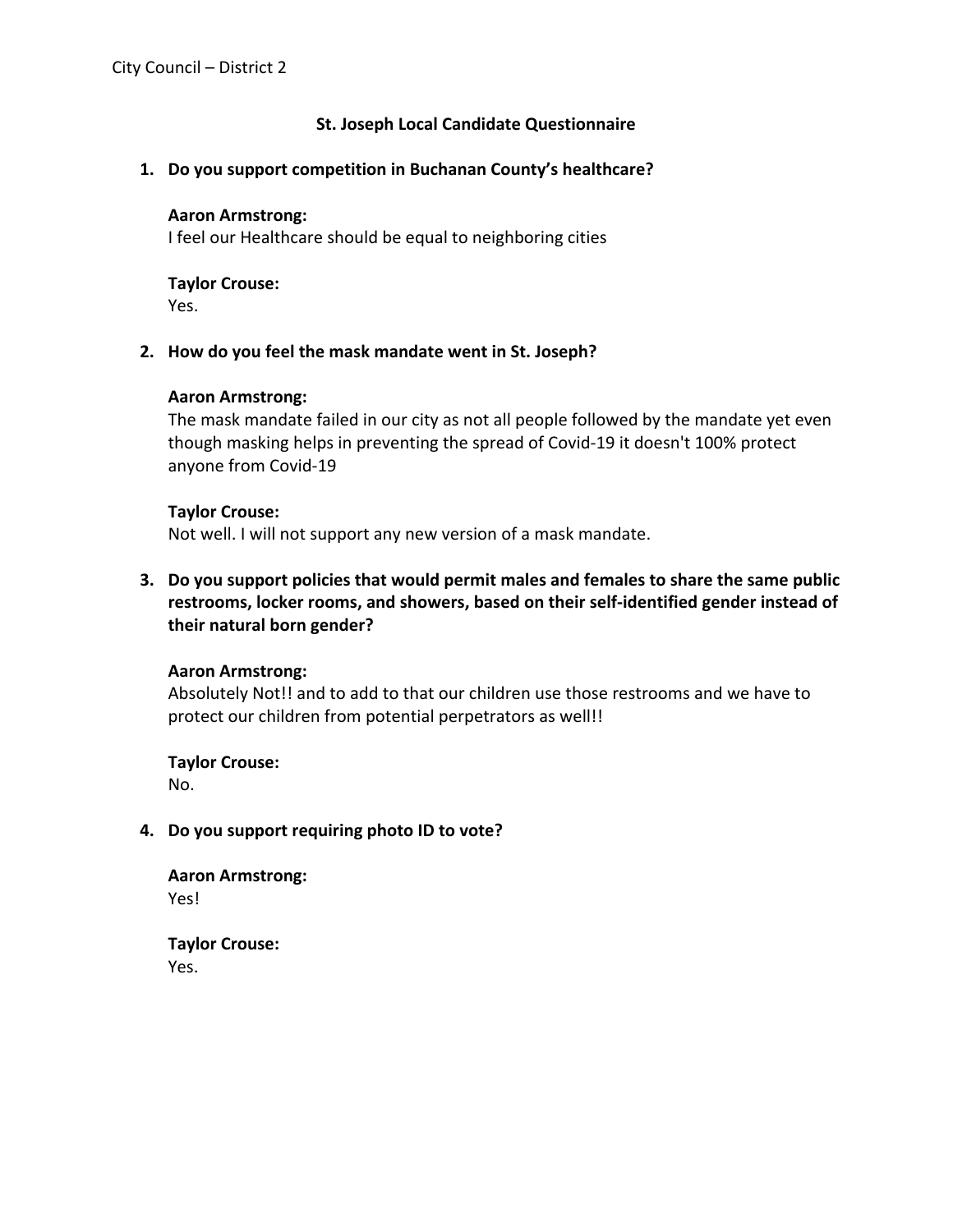**5. If faced with a budget deficit, would you support or oppose cutting spending rather than increasing taxes?**

### **Aaron Armstrong:**

Most of our residents are struggling with the high amount of taxes that we already pay. I am in full support of cutting spending and I've said in my Campaign we also have to find ways to raise funding and not at the taxpayers expense. to add to that we need to look at the taxes that are being paid by the taxpayers and look at what is a benefit and what is not, as the taxes that aren't a benefit that actually helps our community should be prioritized to areas those taxes will actually benefit.

### **Taylor Crouse:**

A tax increase should only be authorized by a vote of the people.

**6. If the council were given \$1M to use to fund projects in St. Joseph, what would you fund?**

#### **Aaron Armstrong:**

You say projects yet our Police Department is very short-staffed and I feel that money would be better spent on our Law Enforcement to raise their wages to be equal of neighboring cities and hire and retain more officers for crime control in our city. if it has to be an actual project then I'd fund what the people have complained about for a long time now which is roads in certain areas of town.

### **Taylor Crouse:**

Those that generate a return on investment.

### **7. Do you believe in equity (equal outcome) or equality (equal opportunity)?**

**Aaron Armstrong:** Absolutely Yes!

**Taylor Crouse:** Equal opportunity.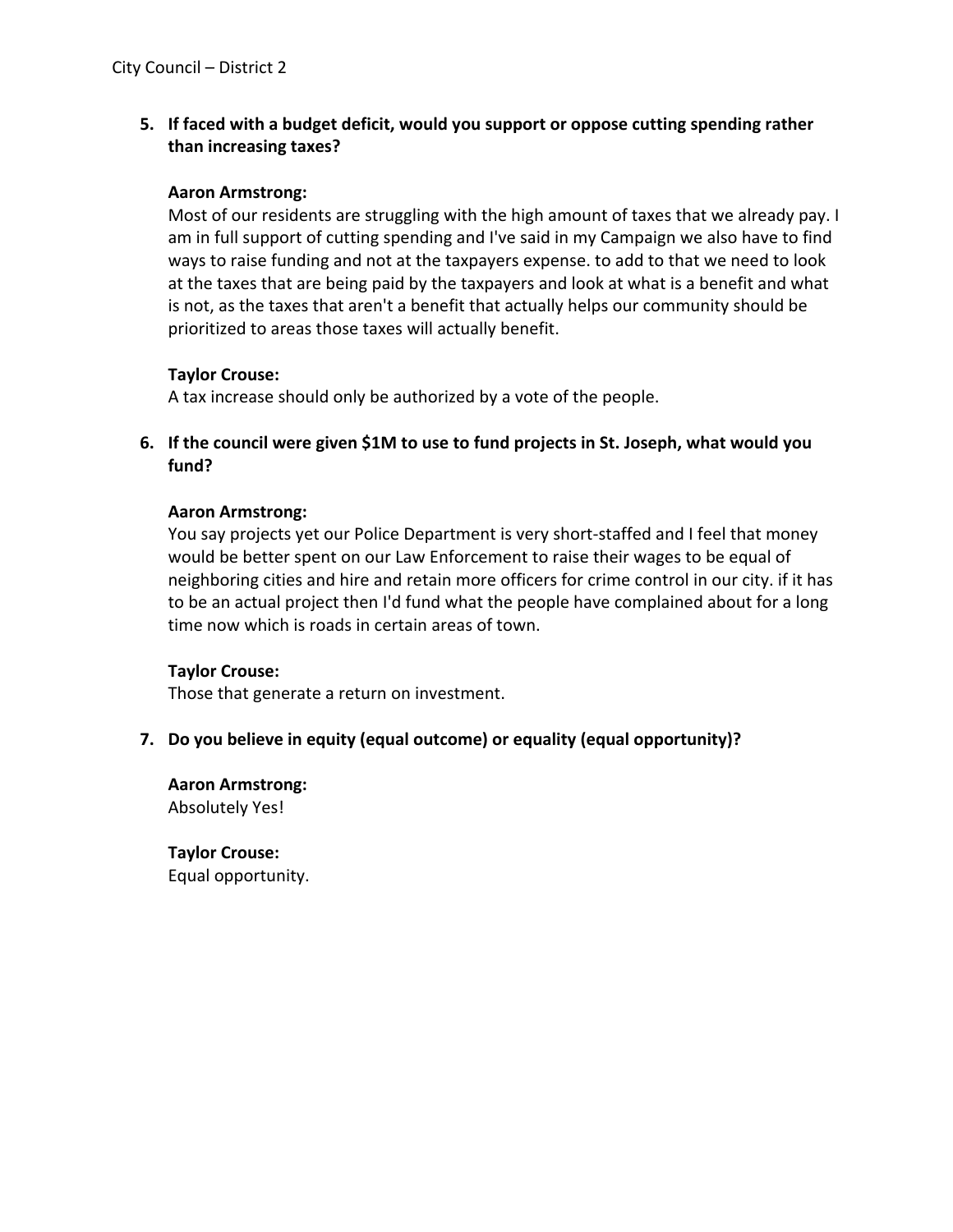**8. How does St. Joseph compare to Kansas City? What lessons can each city learn from each other?**

### **Aaron Armstrong:**

In comparison to Kansas City, Saint Joseph has lower wages as Kansas City has a much bigger population yet Kansas City also has multiple homicides per week whereas Saint Joseph Homicide rate is alot less and wish we had none at all. I believe Saint Joseph can learn from Kansas City by increasing the wages to align with Kansas City, here for our Law Enforcement, Fire Fighters, and School officials in hiring and retention of those In which would help in combating crime and at the same time more people would move to Saint Joseph to have their children attend school and would be a safer place to live. Kansas City I believe can learn from Saint Joseph by Engaging the people more and listening to their people in their community as our community hasn't been perfect in doing so however when we have engaged our people it often has made a world of difference and don't really ever see that in Kansas City.

#### **Taylor Crouse:**

We have a rich history here but all too often we chose to remain stuck in it and resist progress. I do think KC has many of the same ills but our personal ills can be hidden on a larger stage.

**9. Merrick Garland stated that the greatest threat comes from racially or ethnically motivated violence, "specifically those who advocated for the superiority of the white race". Do you agree or disagree?**

#### **Aaron Armstrong:**

I disagree and I will say why! the violence in our community and Surrounding communities isn't a race issue as it more often then not has to do with drugs, gangs, or the way a child has been raised and I have seen every race there is charged with the violence we have seen over the years. Furthermore we have to as a society quit blaming race as that adds to division and we need unity and equality and we do have to remember that we all are the same color on the inside.

### **Taylor Crouse:**

Disagree.

# **10. Are there circumstances where the city council can restrict the church from assembling? If so, under which circumstances?**

**Aaron Armstrong:** Not that I'm aware of!

**Taylor Crouse:** None whatsoever.